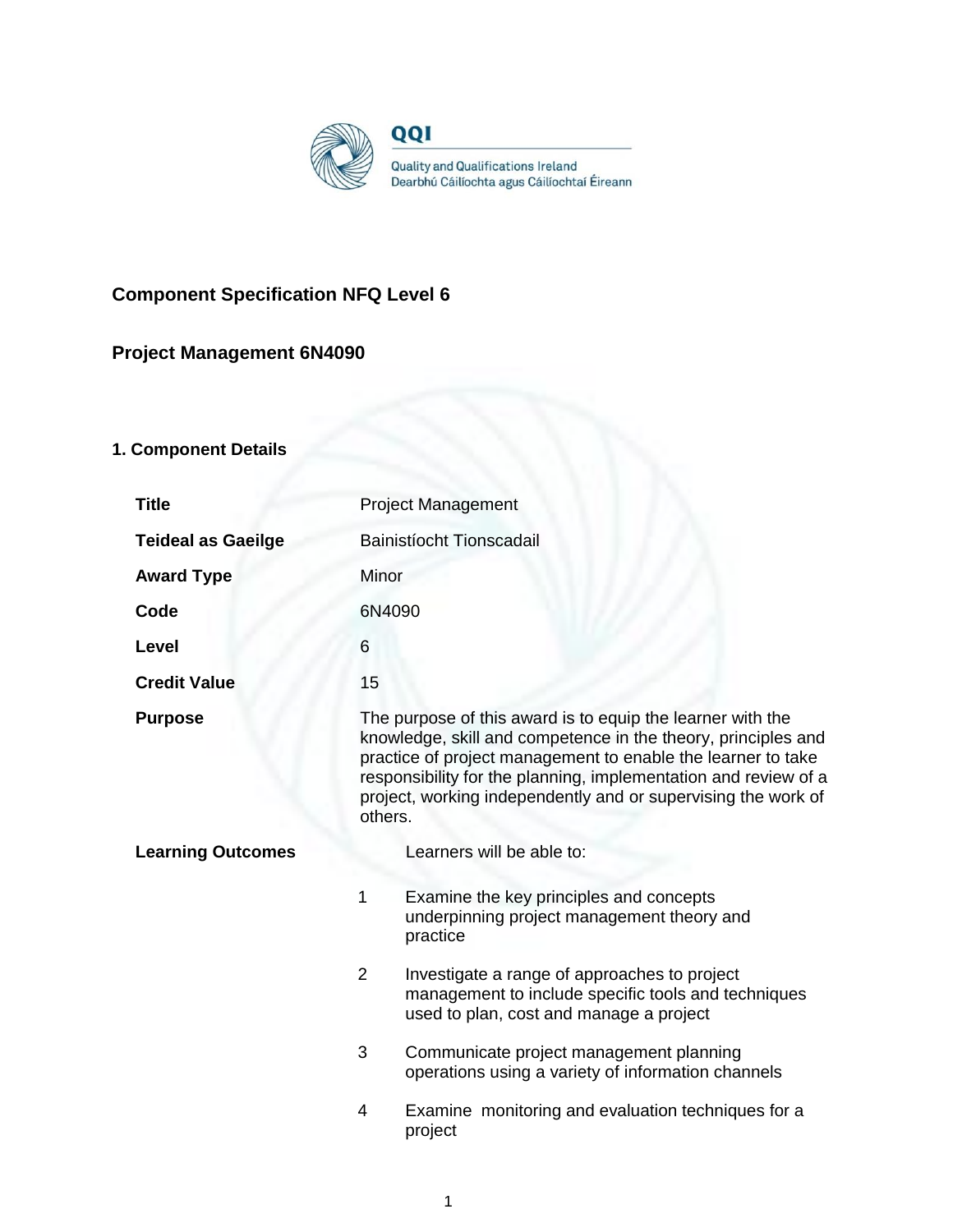- 5 Apply appropriate controls and evaluation techniques to achieve project aims and objectives
- 6 Formulate a project management proposal by establishing rationale based on valid needs analysis
- 7 Devise a risk analysis for a project to include the preparation of a contingency plan
- 8 Evaluate the methodology and process of a selected project
- 9 Utilise financial planning and budget models within the context of managing a project
- 10 Manage a project taking corrective action where necessary to meet agreed goals.

#### **Assessment**

**General Information** All assessment should be planned in accordance with the programme assessment strategy developed as part of the programme submission for validation. See **Policies and Criteria for Validation of Programmes.** Assessment should be undertaken consistently and reflect current assessment guidelines. See [www.qqi.ie.](http://www.qqi.ie/) 

> All FET assessment is criterion referenced. Successful achievement of the award is based on learners attaining the required standards of knowledge, skill or competence consistent with the **minimum intended programme learning outcomes**.

The techniques set out below are considered the optimum approach to assessment for this component. In exceptional circumstances providers may identify alternative assessment techniques through the provider's application for programme validation which are reliable and valid but which are more appropriate to their context.

Assessment of a number of components may be integrated across programmes for delivery, provided that the learning outcomes of each minor award are assessed.

Group or team work may form part of the assessment, provided each learner's achievement is separately assessed.

All providers are required to submit an assessment plan as part of their application for programme validation. Assessment Plans will include information relating to scheduling and integration of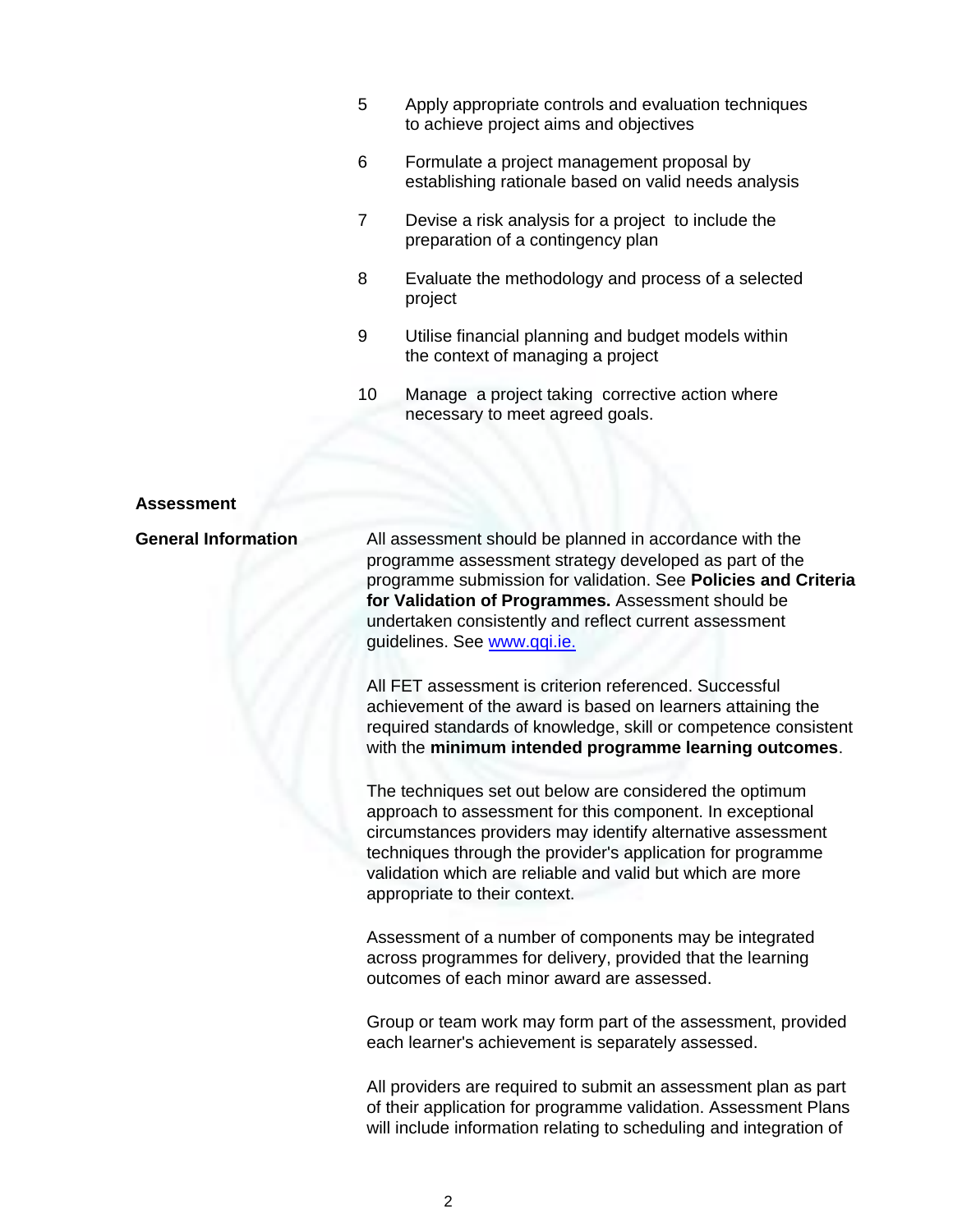assessment. See current FET validation guidelines at [www.qqi.ie.](http://www.qqi.ie/)

**Assessment Techniques** In order to demonstrate that they have reached the standards of knowledge, skill and competence identified in all the learning outcomes, learners are required to complete the assessment(s) below.

> The assessor is responsible for devising assessment instruments (e.g. project and assignment briefs, examination papers), assessment criteria and mark sheets, consistent with the techniques identified below and QQI's assessment requirements.

Programme validation will require providers to map each learning outcome to its associated assessment technique. All learning outcomes **must** be assessed and achieved in accordance with the **minimum intended module learning outcomes** set out in the validated programme.

| Portfolio / Collection of Work | 70%        |
|--------------------------------|------------|
| Assignment                     | <b>30%</b> |

#### **Description**

## **Portfolio / Collection of Work**

*A portfolio or collection of work is a collection and/or selection of pieces of work produced by the learner over a period of time that demonstrates achievement of a range of learning outcomes. The collection may be self-generated or may be generated in response to a particular brief or tasks/activities devised by the assessor.*

#### **Assignment**

*An assignment is an exercise carried out in response to a brief with specific guidelines as to what should be included. An assignment is usually of short duration and may be carried out over a specified period of time.*

**Recognition of Prior Learning (RPL)**

To support the development and implementation of RPL with regard to access, granting credit/exemptions and achievement of awards/parts of awards, providers should refer to **QQI's Statutory Guidelines for Quality Assurance,** the **Policies and Criteria for Validation of Programmes** and the **Principles and Operational Guidelines for the Recognition of Prior Learning**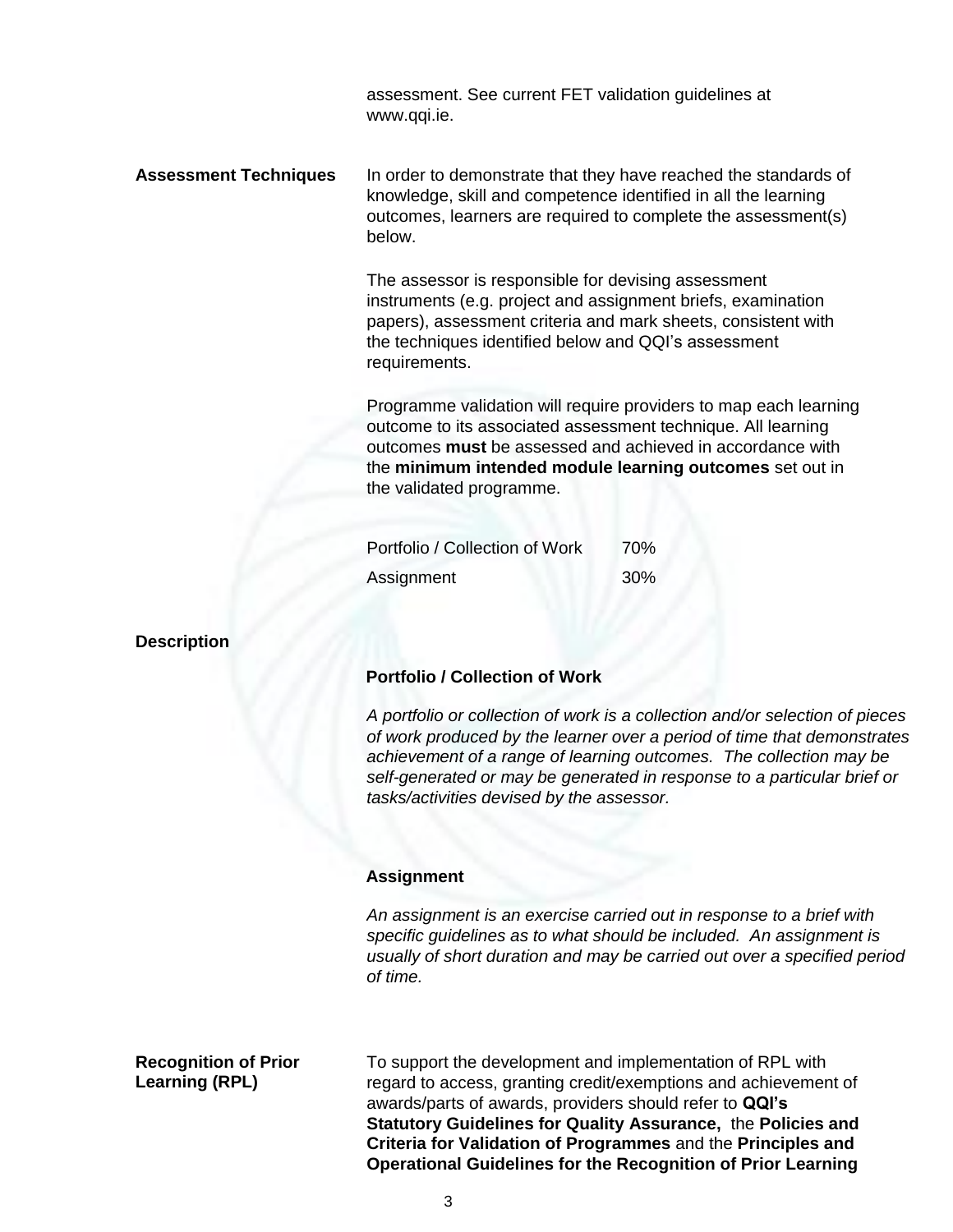## **in Further and Higher Education and Training** available at [www.qqi.ie](http://www.qqi.ie/)

| Grading                                           | Pass                                                                                                                                                                                                                                                                                                                              | $50\% - 64\%$                                                                                                                                                                                   |
|---------------------------------------------------|-----------------------------------------------------------------------------------------------------------------------------------------------------------------------------------------------------------------------------------------------------------------------------------------------------------------------------------|-------------------------------------------------------------------------------------------------------------------------------------------------------------------------------------------------|
|                                                   | Merit                                                                                                                                                                                                                                                                                                                             | 65% - 79%                                                                                                                                                                                       |
|                                                   | <b>Distinction</b>                                                                                                                                                                                                                                                                                                                | $80\% - 100\%$                                                                                                                                                                                  |
|                                                   |                                                                                                                                                                                                                                                                                                                                   |                                                                                                                                                                                                 |
| <b>Specific Validation</b><br><b>Requirements</b> |                                                                                                                                                                                                                                                                                                                                   | There are no specific validation requirements                                                                                                                                                   |
| <b>Supporting</b><br><b>Documentation</b>         | None                                                                                                                                                                                                                                                                                                                              |                                                                                                                                                                                                 |
| <b>Access</b>                                     | To access programmes leading to this award the learner should<br>have reached the standards of knowledge, skill and competence<br>associated with the preceding level of the National Framework of<br>Qualifications. This may have been achieved through a formal<br>qualification or through relevant life and work experience. |                                                                                                                                                                                                 |
| <b>Transfer</b>                                   |                                                                                                                                                                                                                                                                                                                                   | Successful completion of this component award enables the<br>learner to transfer to programmes leading to other certificates<br>where this component is a mandatory or an elective requirement. |

### **2. FET Award Standards**

QQI award standards are determined within the National Framework of Qualifications (NFQ), [http://www.nfq-qqi.com.](http://www.nfq-qqi.com/) QQI determines standards for the education and training awards that it makes itself and that are made by providers to whom it has delegated authority to make an award. Providers offering programmes leading to QQI awards **must** have their programme(s) validated in accordance with current validation policy (see [www.qqi.ie\)](http://www.qqi.ie/).

Award standards are designed to be consistent with the NFQ's award classes i.e. major, special purpose, supplemental and minor awards. They are expressed in terms of **learning outcomes**  i.e. concise statements of what the learner is expected to know or be able to do in order to achieve a particular award. Learning outcomes for FET awards are contained within the associated specifications:

| <b>AWARD CLASS</b>     | <b>STANDARDS</b>                      | AWARDS                                                        |
|------------------------|---------------------------------------|---------------------------------------------------------------|
| Major Award            | <b>Certificate Specification</b>      | Certificate (Levels 1 to 5)<br>Advanced Certificate (Level 6) |
| Supplemental Award     | <b>Supplemental Specification</b>     | <b>Supplemental Certificate</b><br>(Level 3 to 6)             |
| <b>Special Purpose</b> | <b>Specific Purpose Specification</b> | <b>Specific Purpose Certificate</b><br>(Levels 3 to 6)        |
| Minor Award            | <b>Component Specification</b>        | <b>Component Certificate</b><br>(Levels 1 to 6)               |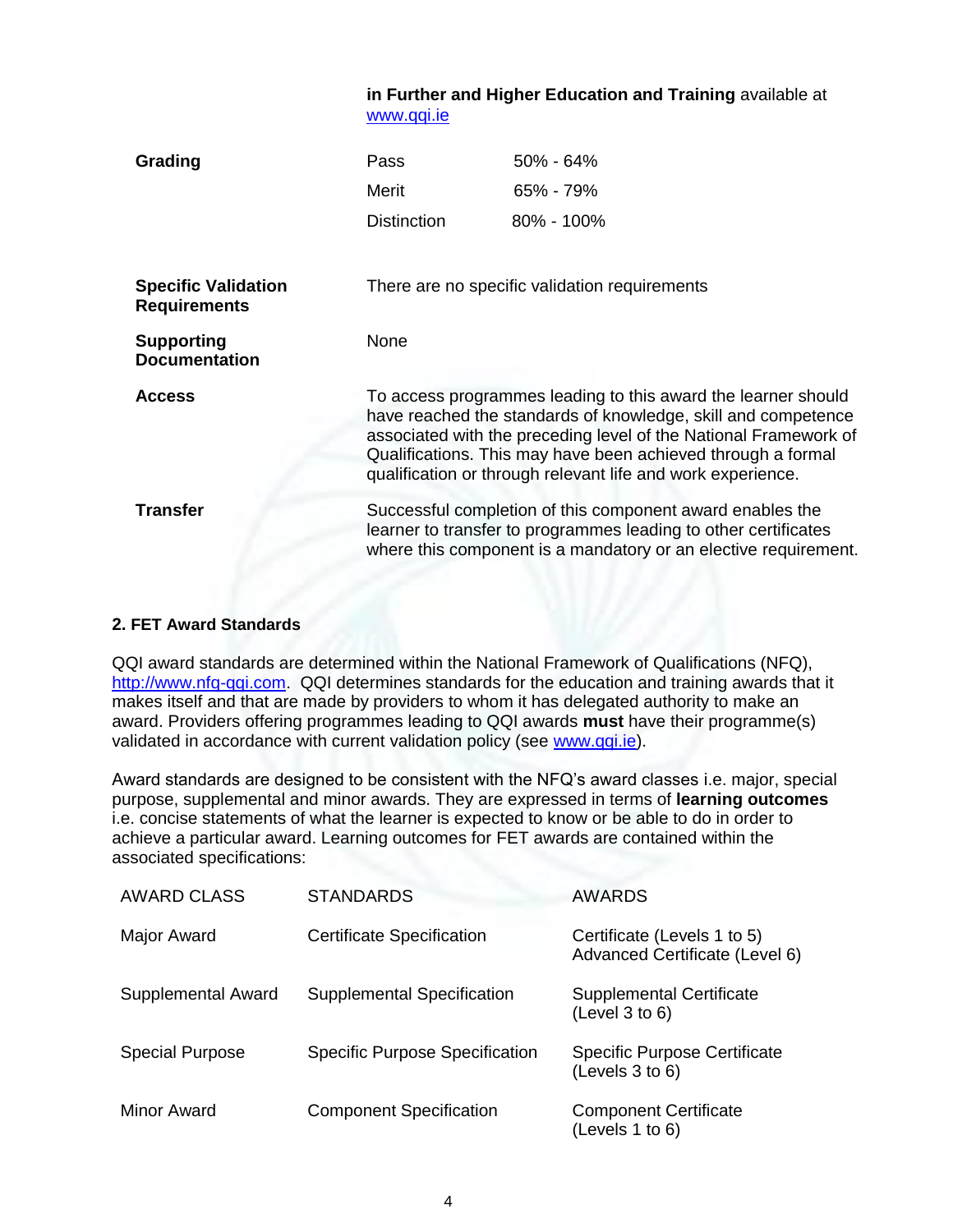Award standards are thresholds, they describe standards of knowledge, skill or competence to be acquired, and where appropriate, demonstrated, by a learner before an award may be made.

Award standards will be reviewed from time to time as necessary. Minor changes may be made by the QQI executive outside the review cycle where necessary. Changes to standards are published on QQI's website. Providers with validated programmes and providers with delegated authority to make awards are responsible for monitoring relevant standards and making necessary responses to changes.

#### **3. FET Credit**

Every FET certificate and component specification includes an FET credit value (Table 1). FET credit is quantified in multiples of 5 FET credits (up to 50 hours of learner effort). Learner effort is based on the time taken by typical learners at the level of the award to achieve the learning outcomes for the award. It includes all learning time involved including: guided learning hours, self-directed learning and assessment.

#### **Table 1: FET Credit Values**

| <b>NFQ</b><br>Level | <b>Major Awards</b><br><b>Credit Values</b> | <b>Default Credit</b><br><b>Values Minor</b><br>Awards | <b>Other Permitted</b><br><b>Minor Award</b><br><b>Credit Values</b> | Special Purpose and<br><b>Supplemental Award</b><br><b>Credit Value Ranges</b> |
|---------------------|---------------------------------------------|--------------------------------------------------------|----------------------------------------------------------------------|--------------------------------------------------------------------------------|
|                     | 20                                          | 5                                                      | 10                                                                   |                                                                                |
| $\overline{2}$      | 30                                          | 5                                                      | 10                                                                   |                                                                                |
| 3                   | 60                                          | 10                                                     | 5,20                                                                 | $>5$ and $< 60$                                                                |
| $\overline{4}$      | 90                                          | 10                                                     | 5,15,20                                                              | $>5$ and $<$ 90                                                                |
| 5                   | 120                                         | 15                                                     | 5,10,30                                                              | $>5$ and $<120$                                                                |
| 6                   | 120                                         | 15                                                     | 5,10,30                                                              | >5 and <120                                                                    |

#### **Guide to Level**

Learning outcomes at this level include a comprehensive range of skills which may be vocationally-specific and/or of a general supervisory nature, and require detailed theoretical understanding. The outcomes also provide for a particular focus on learning skills. The outcomes relate to working in a generally autonomous way to assume design and/or management and/or administrative responsibilities. Occupations at this level would include higher craft, junior technician and supervisor.

| <b>Strand</b>              | <b>Sub-strand</b> | <b>Nature of learning</b>                                                                       |
|----------------------------|-------------------|-------------------------------------------------------------------------------------------------|
| Knowledge                  | <b>Breadth</b>    | Specialised knowledge of a broad area                                                           |
|                            | Kind              | Some theoretical concepts and abstract thinking, with<br>significant depth in some areas        |
| Know How &<br><b>Skill</b> | Range             | Demonstrate a comprehensive range of specialised skills and<br>tools                            |
|                            | Selectivity       | Formulate responses to well defined abstract problems                                           |
| Competence                 | Context           | Utilise diagnostic and creative skills in a range of functions in a<br>wide variety of contexts |